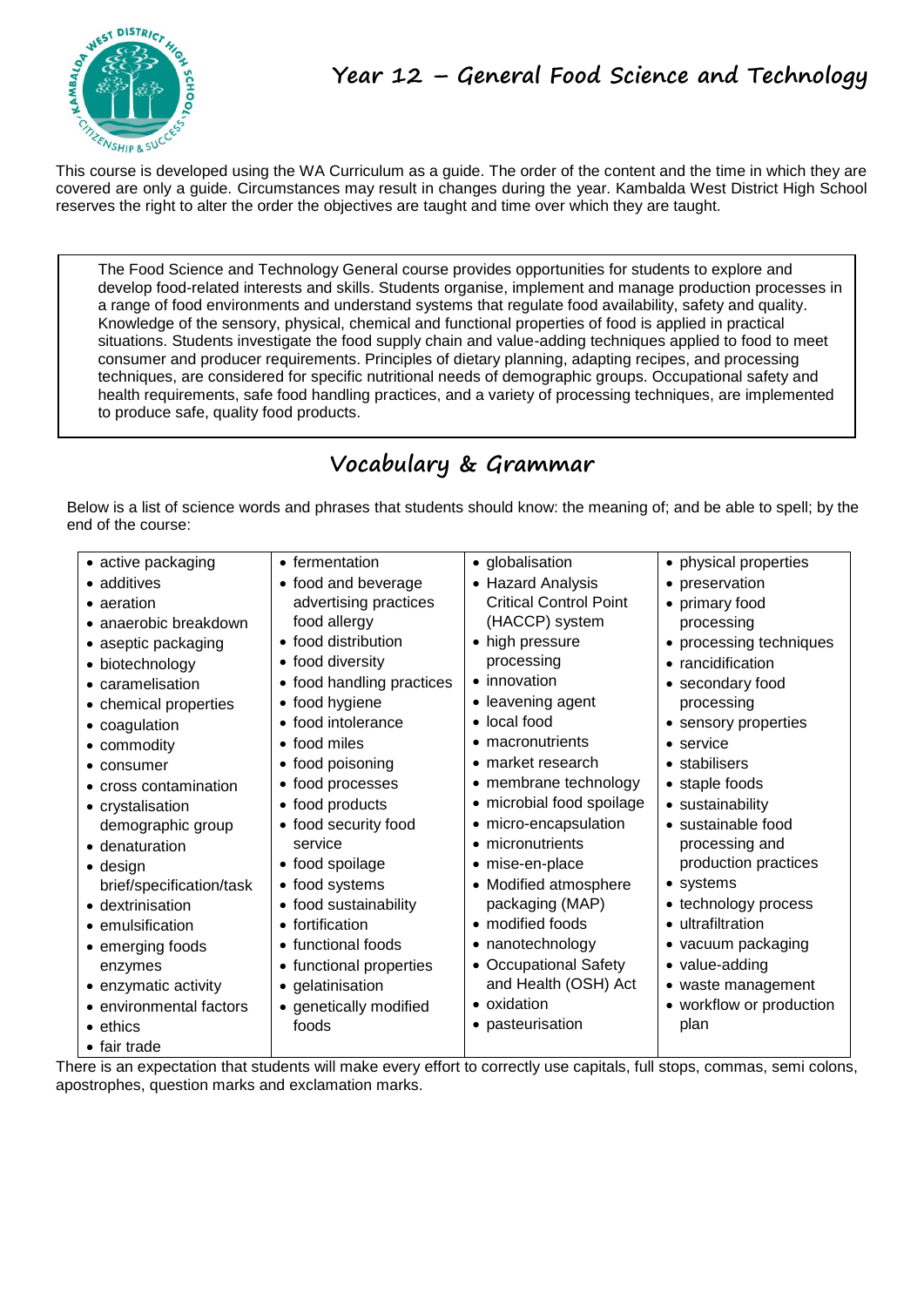## **Topics**

The Year 12 syllabus is divided into two units, each of one semester duration, which are typically delivered as a pair. Unit 3 focusses on *Food science*, while Unit 4 focuses on *The undercover story*. For each unit, the content is organised into the following three topics:

#### **Nature of food**

- This topic covers three areas of development:
	- $\circ$  Food as a commodity Food commodities come from many different sources and can be classified as either animal or plant and raw or processed. The continuous supply of food is achieved through safe and efficient primary and secondary processes that convert raw food into quality food products.
	- o Properties of food Foods are complex mixtures of substances composed of nutrients and chemical compounds. These mixtures, and how they are combined and processed, give foods their sensory and physical properties.
	- o Nutrition Ensuring a balanced diet appropriate to individual needs requires an understanding of food values, the food source, the role of specific macronutrients in the body and the balance required for optimal health. Food selection models, Australian Dietary Guidelines and goal setting are used to achieve nutritional health and evaluate food intake.

#### **Processing food**

- This topic encompasses food products and processing systems.
	- $\circ$  The technology process is implemented to develop and create food products, services and systems. Product proposals are used to guide the technology process and evaluate the final outcome.
	- o Food production skills include a range of precision cuts, mise-en-place strategies, accurate measurement, selecting and adapting recipes, accurate food orders, production plans, service management and safe operational practices when working with food and equipment.
	- $\circ$  Food handling skills and processing techniques are used to improve physical appearance, palatability, digestibility and the nutritional value of food products.

#### **Food in society**

- This topic encompasses two areas of development:
	- $\circ$  Food issues Beliefs and values that relate to needs, wants, lifestyles, health and living standards underpin food issues of individuals and communities. Factors influencing food choices are often guided by cost, availability, family values, peer group and nutritional needs. Media, advertising and marketing practices also influence food choices, particularly those made by adolsecents. These choices impact health, some of which are not desirable.
	- $\circ$  Laws and regulatory codes These relate to the legal processes which regulate the interaction between consumers and food-related enterprises. They include consumer associations work to influence policy, legislation and practices. Food handling practices, including the prevention of cross contamination, use of clean equipment and safe storage of raw and processed foods are regulated for health and safety of consumers and personnel in the food-related industry is another area of focus. Food labelling and packaging of raw and processed food and beverages in Australia is designed to protect and inform consumers when making food choices is also covered in this area.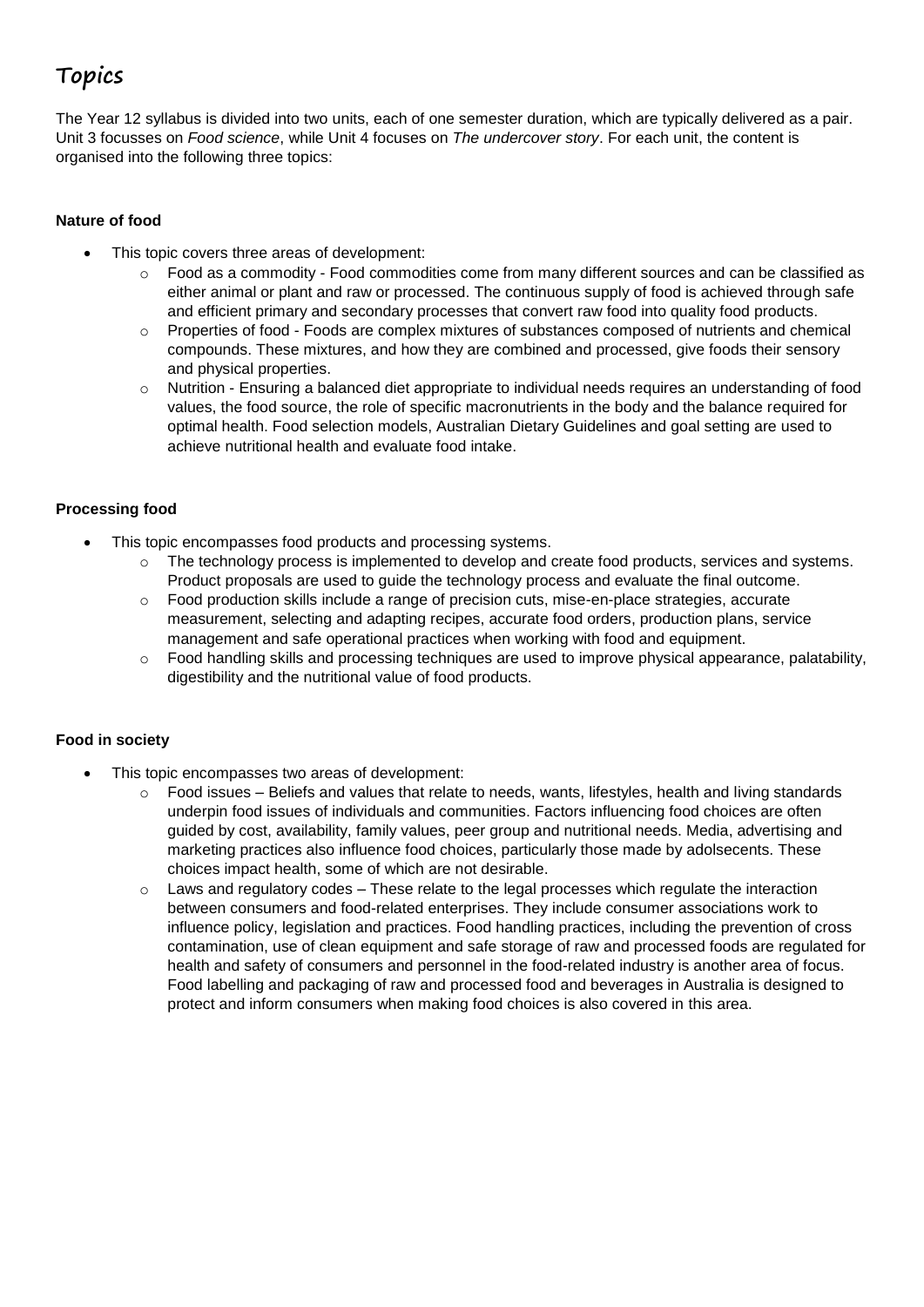

## **COURSE OUTLINE 2022 GENERAL FOOD SCIENCE AND TECHNOLOGY YEAR 12**

#### **Semester 1 – UNIT 1**

| Week                | Topics/Syllabus                                                                                                                                                                                                                                                                                                                                                                                                                                                                                                                                                                                                                                                                                                                                                                                                                                                                                                                                                                                                                                                                                                                                                                                                                                                                          | Assessment                                  | Resources |  |  |
|---------------------|------------------------------------------------------------------------------------------------------------------------------------------------------------------------------------------------------------------------------------------------------------------------------------------------------------------------------------------------------------------------------------------------------------------------------------------------------------------------------------------------------------------------------------------------------------------------------------------------------------------------------------------------------------------------------------------------------------------------------------------------------------------------------------------------------------------------------------------------------------------------------------------------------------------------------------------------------------------------------------------------------------------------------------------------------------------------------------------------------------------------------------------------------------------------------------------------------------------------------------------------------------------------------------------|---------------------------------------------|-----------|--|--|
|                     | Term 1                                                                                                                                                                                                                                                                                                                                                                                                                                                                                                                                                                                                                                                                                                                                                                                                                                                                                                                                                                                                                                                                                                                                                                                                                                                                                   |                                             |           |  |  |
| 1<br>$2 - 4$        | Laws and regulatory codes<br>role of Food Standards Australia New Zealand<br>$\bullet$<br>(FSANZ)<br>objectives of Food Act 2008 (WA)<br>٠<br>purpose of the Occupational Safety and Health Act<br>$\bullet$<br>1984<br>Australia New Zealand Food Standards Code for food<br>labelling requirements<br>nutrition information panel<br>$\circ$<br>percentage labelling<br>$\circ$<br>name or description of the food<br>$\circ$<br>food recall information<br>$\circ$<br>information for allergy sufferers<br>$\circ$<br>date marking<br>$\circ$<br>ingredients list<br>$\circ$<br>country of origin<br>$\circ$<br>barcode<br>$\circ$<br>weights and measures<br>$\circ$<br>use and storage information<br>$\circ$<br>mandatory warnings and information<br>$\circ$<br>genetically modified content<br>$\circ$<br>legibility<br>$\circ$<br>categories of food exempt from food labelling<br>$\circ$<br>laws<br>Nutrition<br>food sources and role of micronutrients for health<br>fat-soluble vitamins: A and D<br>$\circ$<br>water-soluble vitamins: B1 (thiamine), B2<br>$\circ$<br>(riboflavin), B3 (niacin) and C<br>minerals: calcium, iron and sodium<br>$\circ$<br>effects of under-consumption of nutrients on health<br>anaemia<br>O<br>osteoporosis<br>$\circ$<br>malnutrition | Task 1: Test-<br>Nutrition for<br>health    |           |  |  |
| 5                   | constipation<br>$\circ$<br>Food as a commodity<br>the economic cost of raw and processed food<br>products<br>the development and use of varieties of food<br>$\bullet$<br>commodities, such as apples and potatoes, to:<br>alter sensory and physical properties<br>$\circ$<br>alter nutritional content<br>$\circ$<br>improve yield                                                                                                                                                                                                                                                                                                                                                                                                                                                                                                                                                                                                                                                                                                                                                                                                                                                                                                                                                     |                                             |           |  |  |
| $6 - 8$<br>$9 - 10$ | $\circ$<br>Properties of food<br>functional properties that determine the performance<br>of food<br>caramelisation<br>$\circ$<br>crystallisation<br>$\circ$<br>emulsification<br>O<br>leavening<br>$\circ$<br>aeration<br>$\circ$<br>oxidation<br>$\circ$<br>rancidity<br>$\circ$<br>Processing techniques                                                                                                                                                                                                                                                                                                                                                                                                                                                                                                                                                                                                                                                                                                                                                                                                                                                                                                                                                                               | Task 2:<br>Functional<br>properties of food |           |  |  |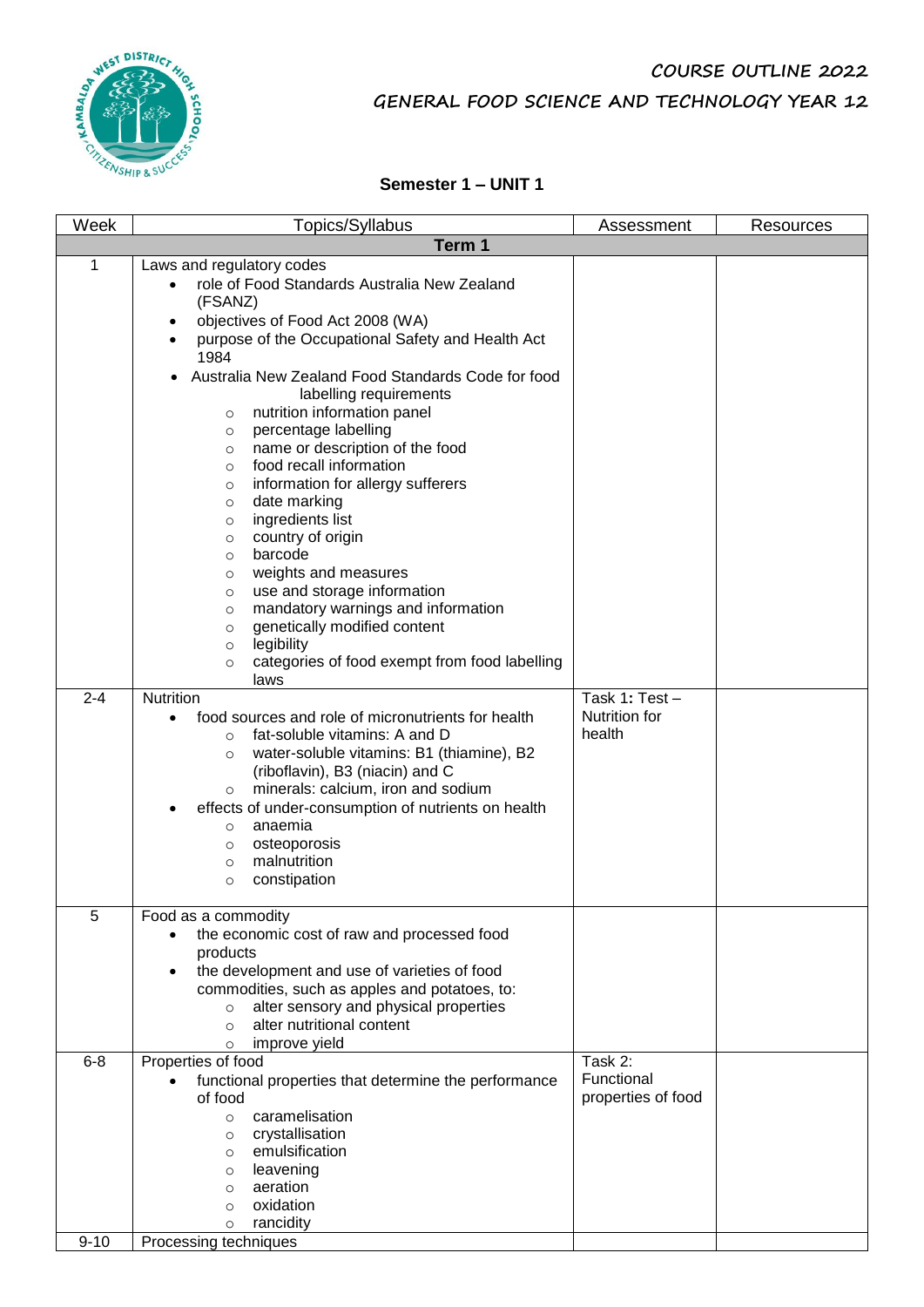|         | investigate wet processing techniques and dry          |                    |  |
|---------|--------------------------------------------------------|--------------------|--|
|         | processing techniques                                  |                    |  |
|         | suitable food commodities<br>$\circ$                   |                    |  |
|         | effect on nutrition<br>$\circ$                         |                    |  |
|         | heat transfer<br>$\circ$                               |                    |  |
|         | sensory properties<br>$\circ$                          |                    |  |
|         | cost of ingredients and energy<br>$\circ$              |                    |  |
|         | functional properties that determine the performance   |                    |  |
|         | of food                                                |                    |  |
|         | dextrinisation<br>$\circ$                              |                    |  |
|         | denaturation<br>$\circ$                                |                    |  |
|         | coagulation<br>$\circ$                                 |                    |  |
|         | gelatinisation<br>$\circ$                              |                    |  |
|         | Term <sub>2</sub>                                      |                    |  |
| $1 - 2$ | Devise food products                                   | Task 3: Meals for  |  |
|         | effects of over-consumption of nutrients on health     | Health             |  |
|         | obesity<br>$\circ$                                     |                    |  |
|         | cardiovascular disease<br>$\circ$                      |                    |  |
|         | Type 2 diabetes<br>$\circ$                             |                    |  |
|         | devise food products                                   |                    |  |
|         | interpret and adapt recipes<br>$\circ$                 |                    |  |
|         | devise food orders<br>$\circ$                          |                    |  |
|         | devise production plans<br>O                           |                    |  |
|         | apply preparation and processing techniques<br>$\circ$ |                    |  |
|         | cost recipes<br>$\circ$                                |                    |  |
| 3       | Food issues                                            |                    |  |
|         | societal influences on food choices                    |                    |  |
|         | lifestyle<br>$\circ$                                   |                    |  |
|         | culture<br>$\circ$                                     |                    |  |
|         | religion<br>$\circ$                                    |                    |  |
|         | health promotion campaigns<br>$\circ$                  |                    |  |
|         | advertising<br>$\circ$                                 |                    |  |
|         | economic influences on food choices                    |                    |  |
|         | competition in the marketplace<br>$\circ$              |                    |  |
|         | product availability<br>$\circ$                        |                    |  |
|         | consumer resources<br>O                                |                    |  |
| $4-6$   | Heat and eat meals                                     | Task 4: Externally |  |
|         | the technology process to produce a food product       | set task           |  |
|         | that demonstrates a wet processing technique and a     |                    |  |
|         | dry processing technique based on a product            | Task 5: Heat and   |  |
|         | proposal                                               | eat meals          |  |
|         | investigate<br>$\circ$                                 |                    |  |
|         | devise<br>$\circ$                                      |                    |  |
|         | produce<br>$\circ$                                     |                    |  |
|         | evaluate<br>$\circ$                                    |                    |  |
|         | devise food products                                   |                    |  |
|         | trial recipes<br>$\circ$                               |                    |  |
|         | evaluate the food product                              |                    |  |
|         | product's compliance with the proposal<br>$\circ$      |                    |  |
|         | product's sensory properties<br>$\circ$                |                    |  |
|         | selection of processing techniques<br>$\circ$          |                    |  |
|         | selection of equipment and resources<br>$\circ$        |                    |  |
|         | time requirements<br>$\circ$                           |                    |  |
|         | <b>END OF SEMESTER 1</b>                               |                    |  |
|         |                                                        |                    |  |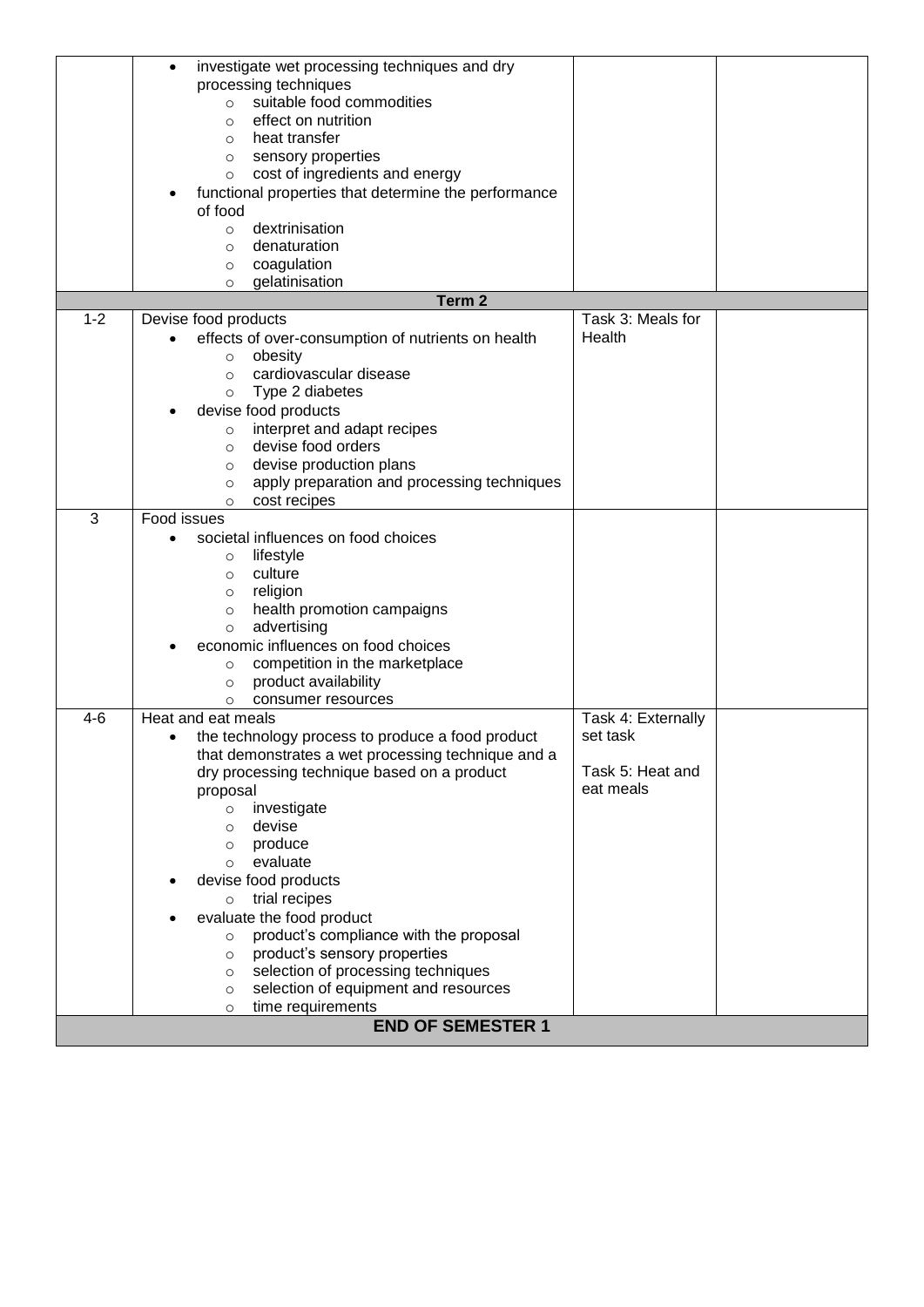### **Semester 2 – UNIT 2**

| Week           | Topics/Syllabus                                                                   | Assessment      | Resources |  |  |
|----------------|-----------------------------------------------------------------------------------|-----------------|-----------|--|--|
|                | Term <sub>2</sub>                                                                 |                 |           |  |  |
| $7 - 8$        | Food as a commodity                                                               |                 |           |  |  |
|                | the food supply chain                                                             |                 |           |  |  |
|                | production<br>$\circ$                                                             |                 |           |  |  |
|                | processing<br>$\circ$                                                             |                 |           |  |  |
|                | packaging<br>$\circ$<br>storage<br>$\circ$                                        |                 |           |  |  |
|                | distribution of food commodities<br>$\Omega$                                      |                 |           |  |  |
|                | the concept of value-adding to food                                               |                 |           |  |  |
|                | changes to nutritional content<br>$\circ$                                         |                 |           |  |  |
|                | additional processing of food<br>$\circ$                                          |                 |           |  |  |
|                | presentation and service<br>$\circ$                                               |                 |           |  |  |
|                | packaging<br>$\circ$                                                              |                 |           |  |  |
| $9 - 10$       | Dietary planning                                                                  | Task 6: Dietary |           |  |  |
|                | dietary planning                                                                  | Planning        |           |  |  |
|                | Healthy Eating Pyramid (Nutrition Australia<br>$\circ$<br>May 2015)               |                 |           |  |  |
|                | Australian Guide to Healthy Eating<br>$\circ$                                     |                 |           |  |  |
|                | <b>Australian Dietary Guidelines</b><br>$\circ$                                   |                 |           |  |  |
|                | the nutritional needs of demographic groups, such                                 |                 |           |  |  |
|                | as adolescents and adults                                                         |                 |           |  |  |
|                | modification and fortification of foods by altering                               |                 |           |  |  |
|                | nutrient content                                                                  |                 |           |  |  |
|                | influences on the nutritional wellbeing of individuals                            |                 |           |  |  |
|                | lifestyle<br>$\circ$                                                              |                 |           |  |  |
|                | cultural traditions<br>$\circ$<br>devise food products                            |                 |           |  |  |
|                | interpret and adapt recipes<br>$\circ$                                            |                 |           |  |  |
|                | Term <sub>3</sub>                                                                 |                 |           |  |  |
| $1 - 3$        | Food processing techniques                                                        | Task 7: Food    |           |  |  |
|                | food processing techniques used to control the                                    | processing      |           |  |  |
|                | performance of food                                                               | techniques      |           |  |  |
|                | application of heat<br>$\circ$                                                    |                 |           |  |  |
|                | application of cold<br>$\circ$<br>exposure to air                                 |                 |           |  |  |
|                | $\circ$<br>addition of acid<br>$\circ$                                            |                 |           |  |  |
|                | addition of alkali<br>$\bigcirc$                                                  |                 |           |  |  |
|                | manipulation<br>$\circ$                                                           |                 |           |  |  |
|                | devise food products                                                              |                 |           |  |  |
|                | interpret and adapt recipes<br>$\circ$                                            |                 |           |  |  |
|                | devise food orders<br>$\circ$                                                     |                 |           |  |  |
|                | devise production plans<br>$\circ$                                                |                 |           |  |  |
|                | apply preparation and processing<br>$\circ$<br>techniques                         |                 |           |  |  |
|                | cost recipes<br>$\circ$                                                           |                 |           |  |  |
| $\overline{4}$ | Preserving food                                                                   |                 |           |  |  |
|                | reasons for preserving food                                                       |                 |           |  |  |
|                | extend shelf life<br>$\circ$                                                      |                 |           |  |  |
|                | preserve nutritional value<br>$\circ$                                             |                 |           |  |  |
|                | out of season availability<br>$\circ$                                             |                 |           |  |  |
|                | palatability<br>$\circ$<br>convenience<br>$\circ$                                 |                 |           |  |  |
|                | economics<br>$\circ$                                                              |                 |           |  |  |
|                | reduce waste<br>$\circ$                                                           |                 |           |  |  |
| $5 - 7$        | Processing systems and food preservation                                          | Task 8: Food    |           |  |  |
|                | causes of food spoilage and contamination                                         | preservation    |           |  |  |
|                | environmental factors, such as oxygen,<br>$\circ$                                 |                 |           |  |  |
|                | light, heat, water, infestation                                                   |                 |           |  |  |
|                | enzymatic activity on food<br>$\circ$<br>microbial contamination of food, such as |                 |           |  |  |
|                | $\circ$<br>mould, yeast, bacteria                                                 |                 |           |  |  |
|                | principles of food preservation                                                   |                 |           |  |  |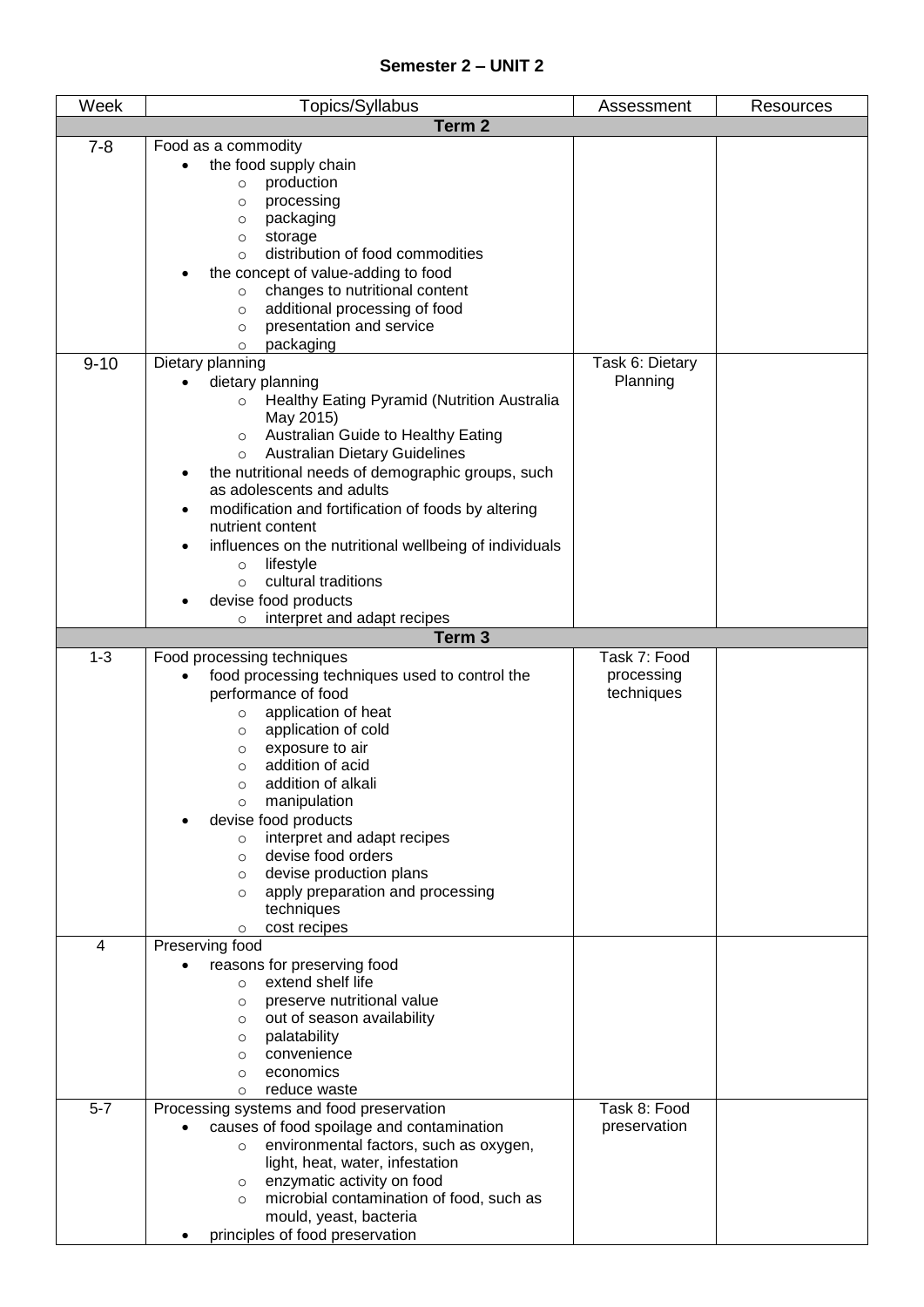|             | control of temperature, such as<br>$\circ$                                            |                  |  |
|-------------|---------------------------------------------------------------------------------------|------------------|--|
|             | pasteurisation, ultra-high temperature                                                |                  |  |
|             | treatment, freezing, and canning or bottling                                          |                  |  |
|             | anaerobic breakdown of organic<br>$\circ$                                             |                  |  |
|             | substances or nutrients, such as                                                      |                  |  |
|             | fermentation                                                                          |                  |  |
|             | addition of chemicals, such as salt, sugar,<br>O<br>acid, and artificial preservative |                  |  |
|             | removal of moisture through dehydration<br>$\circ$                                    |                  |  |
|             | and evaporation                                                                       |                  |  |
|             | removal of oxygen through vacuum<br>$\circ$                                           |                  |  |
|             | packing                                                                               |                  |  |
| 8           | Food issues                                                                           |                  |  |
|             | factors that influence food choices                                                   |                  |  |
|             | location<br>$\circ$                                                                   |                  |  |
|             | income<br>O                                                                           |                  |  |
|             | supply and demand<br>$\circ$                                                          |                  |  |
|             | environmental impact<br>$\circ$                                                       |                  |  |
|             | advertising and marketing<br>$\circ$                                                  |                  |  |
|             | sponsorship, tokens and free gifts, and super-sizing                                  |                  |  |
|             | techniques used to market food products                                               |                  |  |
| 9           | Laws and regulatory codes                                                             | Task 9: Test-    |  |
|             | principles of the HACCP system                                                        | Laws and         |  |
|             | conduct a hazard analysis<br>$\circ$                                                  | regulatory codes |  |
|             | identify critical control points<br>$\circ$                                           |                  |  |
|             | establish critical limits for each critical<br>O                                      |                  |  |
|             | control point                                                                         |                  |  |
|             | establish critical control point monitoring<br>$\circ$<br>requirements                |                  |  |
|             | establish corrective actions<br>$\circ$                                               |                  |  |
|             | verify procedures<br>$\circ$                                                          |                  |  |
|             | establish record keeping procedures<br>$\circ$                                        |                  |  |
|             | regulation of food safety in Australia                                                |                  |  |
|             | state authorities<br>$\circ$                                                          |                  |  |
|             | local authorities<br>$\Omega$                                                         |                  |  |
|             | Occupational Safety and Health Act 1984 and the                                       |                  |  |
|             | rights and responsibilities of employers and                                          |                  |  |
|             | employees in food environments                                                        |                  |  |
| 10          | A preserved food product                                                              |                  |  |
| (continued  | the technology process to produce a preserved                                         |                  |  |
| $T4, W1-2)$ | food product, based on a product proposal                                             |                  |  |
|             | investigate<br>$\circ$                                                                |                  |  |
|             | devise<br>$\circ$                                                                     |                  |  |
|             | produce<br>O                                                                          |                  |  |
|             | evaluate<br>$\circ$                                                                   |                  |  |
|             | devise food products                                                                  |                  |  |
|             | develop, produce and evaluate prototypes<br>$\circ$                                   |                  |  |
|             | evaluate the preserved food product                                                   |                  |  |
|             | product's compliance with the proposal<br>$\circ$                                     |                  |  |
|             | product's use in another food product<br>$\circ$<br>product's sensory properties      |                  |  |
|             | $\circ$<br>selection of processing techniques<br>O                                    |                  |  |
|             | selection of equipment and resources<br>$\circ$                                       |                  |  |
|             | time requirements<br>O                                                                |                  |  |
|             | Term 4                                                                                |                  |  |
| $1 - 2$     | Continued from Term 3, Week 10.                                                       |                  |  |
|             | <b>END OF SEMESTER 2</b>                                                              |                  |  |
|             |                                                                                       |                  |  |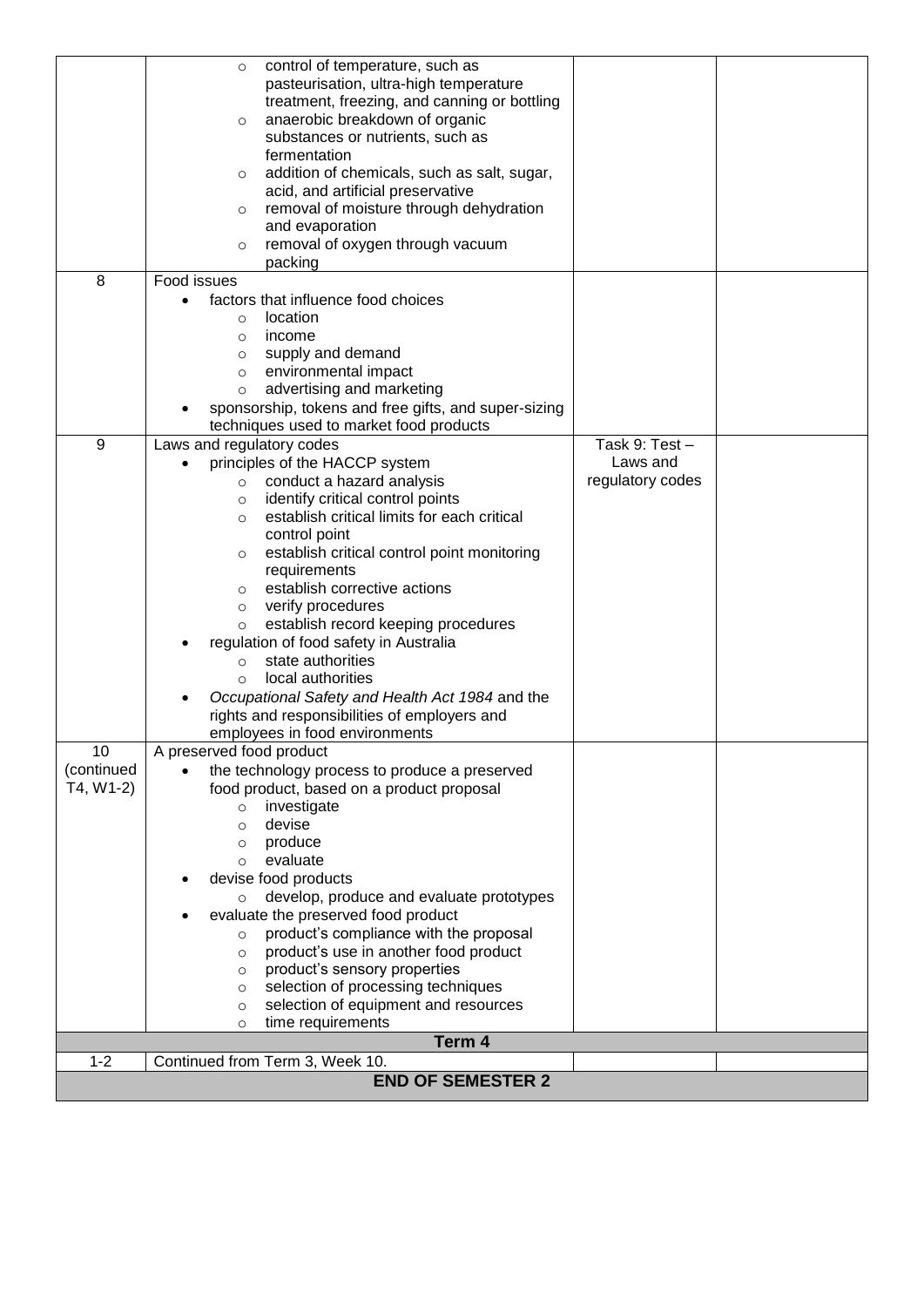

A number of assessments will be used throughout the term to identify the students understanding in the course and be used to determine a grade. Student achievement will be reported using the following descriptors.

|                                          | <b>SEINESIEL I</b>                                                                                                                                                                                                                                                                                                                                                                                                                                                                                                                                                                                                                                                                                                     |                           |                                                  |
|------------------------------------------|------------------------------------------------------------------------------------------------------------------------------------------------------------------------------------------------------------------------------------------------------------------------------------------------------------------------------------------------------------------------------------------------------------------------------------------------------------------------------------------------------------------------------------------------------------------------------------------------------------------------------------------------------------------------------------------------------------------------|---------------------------|--------------------------------------------------|
| Assessment Type<br><b>SCSA Weighting</b> | <b>Task Description</b>                                                                                                                                                                                                                                                                                                                                                                                                                                                                                                                                                                                                                                                                                                | <b>KWDHS</b><br>Weighting | Set/Due<br>Date                                  |
| 5%                                       | Task 1: Test - Nutrition for Health (Response)<br>An in-class test on food sources and the role of micronutrients, such as<br>fat-soluble vitamins, water-soluble vitamins and minerals for health; and<br>the effects of under-consumption of nutrients on health, considering<br>anaemia, osteoporosis, malnutrition and constipation.                                                                                                                                                                                                                                                                                                                                                                               | 5%                        | Set: Term<br>1, Week 4<br>Due: Term<br>1, Week 4 |
| 15%                                      | Task 2: Functional properties of food (Investigation)<br>Investigate, through practical food processing, the functional properties<br>that determine the performance of food, such as caramelisation,<br>crystallisation, emulsification, and relate application to recipes and<br>menu planning.                                                                                                                                                                                                                                                                                                                                                                                                                      | 15%                       | Set: Term 1,<br>Week 6<br>Due: Term 1.<br>Week 8 |
| 10%                                      | Task 3: Meals for health (Production)<br>Devise food products and processing techniques to demonstrate how to<br>overcome the effects of<br>over-consumption of nutrients, specifically related to obesity,<br>cardiovascular disease and Type 2 diabetes.                                                                                                                                                                                                                                                                                                                                                                                                                                                             | 10%                       | Set: Term 2,<br>Week 1<br>Due: Term 2.<br>Week 2 |
| 15%                                      | Task 4: Externally set task<br>A task set by the SCSA based on the following content from Unit 3.50<br>minutes is allowed for this task.<br>The 2022 task will cover properties of food (caramelisation and<br>crystalisation), investigating wet processing techniques and dry<br>processing techniques (suitable food commodities, effect on nutrition,<br>heat transfer, sensory properties, cost of ingredients and engery), the<br>technology process to produce a food product that demonstrates a wet<br>processing technique and a dry processing technique based on a<br>product proposal (investigate, devise, produce, evaluate) and evaluating<br>the food product (selection of equipment and resources). | 15%                       | Set: Term 2,<br>Week 4<br>Due: Term<br>2, Week 4 |
| 10%                                      | Task 5: Heat and eat meals (Production)<br>Use the technology process to produce a food product that<br>demonstrates wet and dry processing techniques based on a product<br>proposal.                                                                                                                                                                                                                                                                                                                                                                                                                                                                                                                                 | 10%                       | Set: Term 2,<br>Week 4<br>Due: Term 2,<br>Week 6 |

| Semester 2                                      |                                                                                                                                                                                                                                                           |                           |                                                   |  |
|-------------------------------------------------|-----------------------------------------------------------------------------------------------------------------------------------------------------------------------------------------------------------------------------------------------------------|---------------------------|---------------------------------------------------|--|
| <b>Assessment Type</b><br><b>SCSA Weighting</b> | <b>Task Description</b>                                                                                                                                                                                                                                   | <b>KWDHS</b><br>Weighting | Set/Due Date                                      |  |
| 15%                                             | Task 6: Dietary planning (Investigation)<br>Investigate the nutritional needs of a selected demographic group; use<br>dietary planning strategies, modification and fortification of foods to<br>devise food products relevant for the demographic group. | 15%                       | Set: Term 2,<br>Week 9<br>Due: Term 2,<br>Week 10 |  |
| 10%                                             | Task 7: Food processing techniques (Production)<br>Implement food processing techniques that can be used to control the<br>performance of food and guide in devising food products for specific<br>purposes.                                              | 10%                       | Set: Term 3,<br>Week 1<br>Due: Term 3,<br>Week 3  |  |
| 10%                                             | Task 8: Food preservation (Production)<br>Implement a variety of processing systems to preserve food, noting the<br>causes of food spoilage and contamination; process food using the<br>principles of food preservation.                                 | 10%                       | Set: Term 3.<br>Week 5<br>Due: Term 3,<br>Week 7  |  |
| 10%                                             | Task 9: Test - Laws and regulatory codes (Response)<br>An in-class test based on the regulation of food safety in Australia,<br>including the principles of the HACCP system.                                                                             | 10%                       | Set: Term 3,<br>Week 9<br>Due: Term 3,<br>Week 9  |  |

**Semester 1**